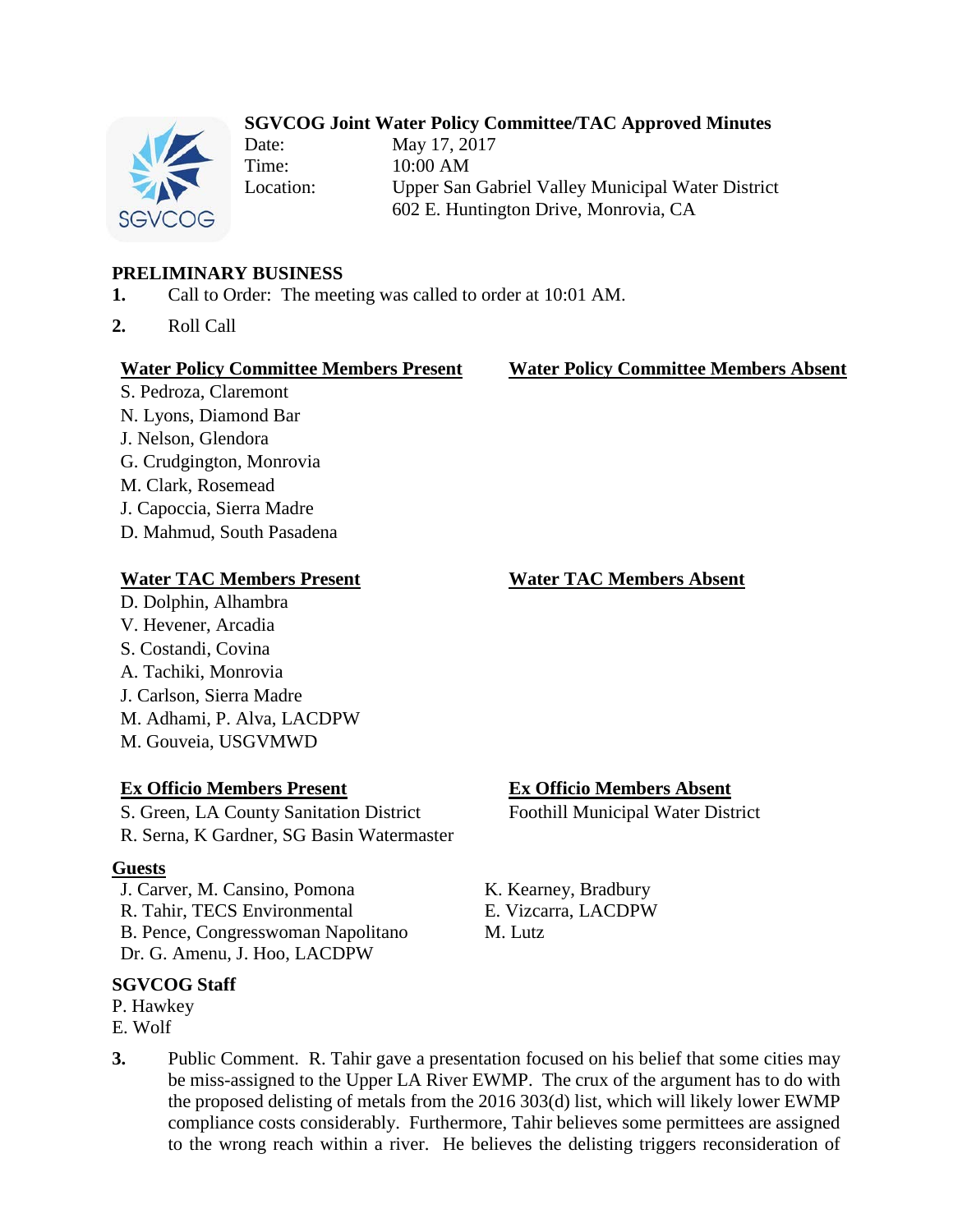assignment to watersheds and reaches.

### **CONSENT CALENDAR**

**4.** Water Committee/TAC Meeting Minutes – 4/19/2017

**There was a motion to approve the minutes. (M/S: J Nelson/G. Crudgington).**

| AYES:           | Claremont, Diamond Bar, Glendora, Monrovia, Rosemead, Sierra Madre, South              |
|-----------------|----------------------------------------------------------------------------------------|
|                 | Pasadena, Alhambra, Arcadia, Covina, Monrovia, Sierra Madre, LACDPW,<br><b>USGVMWD</b> |
|                 |                                                                                        |
| <b>NOES:</b>    |                                                                                        |
| <b>ABSTAIN:</b> |                                                                                        |
| <b>ABSENT:</b>  | <b>Foothill Municipal Water District</b>                                               |

### **PRESENTATION**

# **ACTION ITEMS**

**5.** AB 1669 (Friedman)

D. Mahmud discussed AB 1669 and AB 968 together. The Friedman bill gives the SWRCB authority to set long-term urban water use standards, whereas the Rubio bill leaves the authority in the hands of a stakeholder working group under the control of the DWR. AB 968 also allows for regional differences such as climate and population.

D. Mahmud brought to the committee's attention the fact that Governor Brown's Budget Trailer Bill includes language that is almost exactly the same as AB 1669. California budget enactment procedures require the budget to be adopted by June  $15<sup>th</sup>$ . Members of the committee discussed the COG taking a position opposing this portion of the budget trailer bill.

**6.** AB 968 (Rubio)

One concern that was brought up was that 968 does not consider recycled water in the calculation of urban water use. D. Mahmud was concerned that by giving recycled water an exclusion, there is no incentive to promote the use of recycled water. For this reason, Mahmud motioned a "support if amended" position, and suggested working with the author to include recycled water in the calculation of urban water use. K. Gardner pointed out that if recycled water is included in the calculation, the demand for recycled water will go down and the cost of those projects will be relatively more expensive, meaning some of them will not be economically viable and may not be built. After discussion, Mahmud's motion was not seconded. S. Pedroza motioned that the Governing Board support AB 968 as is, with language in the resolution that makes it clear that the COG supports conservation of all water, from whatever source, including recycled water.

**There was a motion to support AB 968 with inclusion of language in the resolution as proposed by S. Pedroza. (M/S: S. Pedroza/M. Clark).**

| AYES:           | Claremont, Diamond Bar, Glendora, Monrovia, Rosemead, Sierra Madre, South |
|-----------------|---------------------------------------------------------------------------|
|                 | Pasadena,                                                                 |
| <b>NOES:</b>    |                                                                           |
| <b>ABSTAIN:</b> |                                                                           |
| <b>ABSENT:</b>  |                                                                           |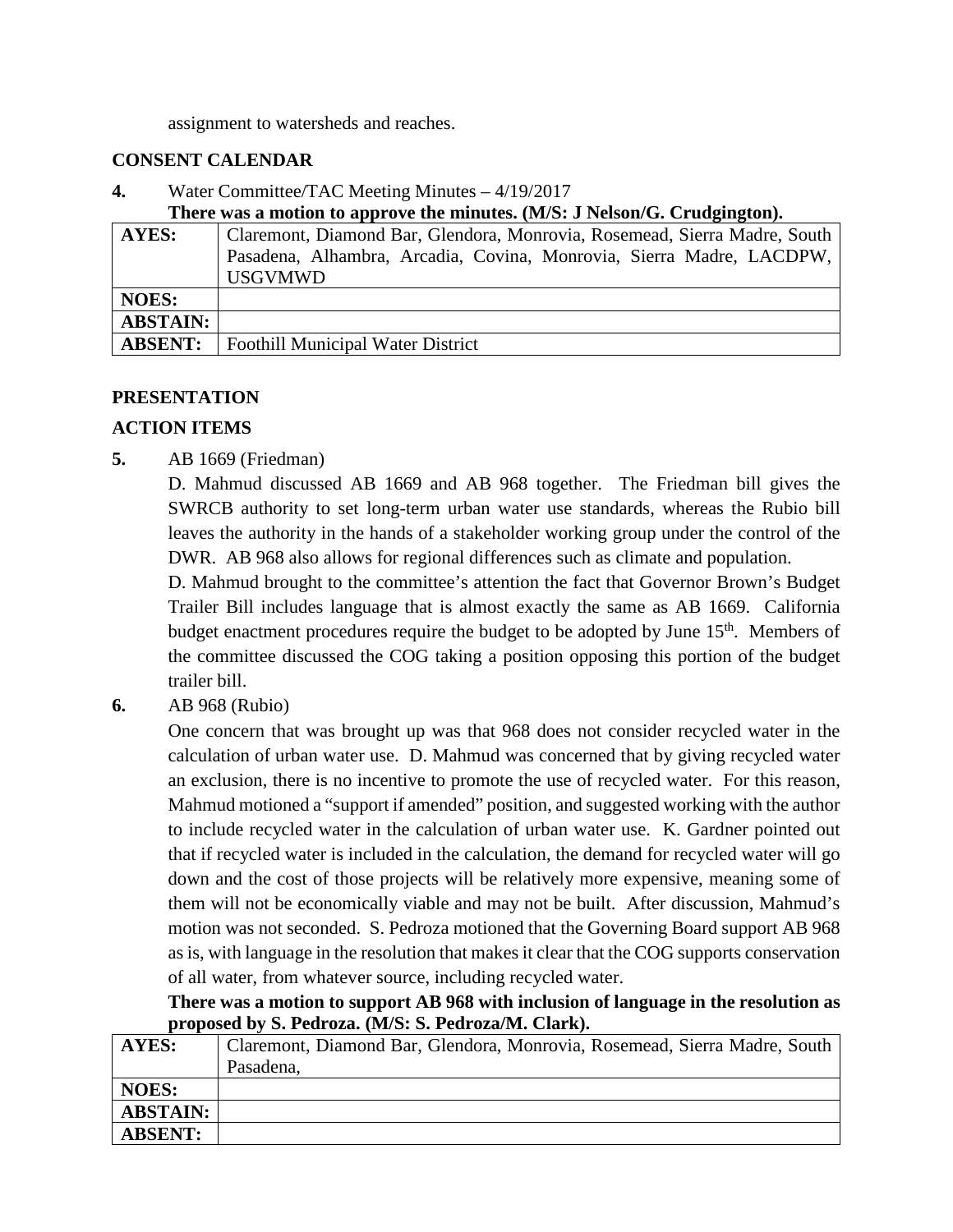# **7.** EPA WOTUS Rulemaking Submission

D. Mahmud reviewed the history of WOTUS legal challenges and the consolidation of those cases at the 6<sup>th</sup> Circuit Court of Appeals. She discussed the EPA's informal call for comment in their process of revising the WOTUS definition per President Trump's February 2017 Executive Order. Mahmud asked the committee for guidance on what issues to submitted to the EPA's informal call for comments. The committee agreed on the following list:

- What constitutes a water/storm event for purposes of WOTUS? How frequently does it have to occur? How much water must be involved? What regulation applies if all (or most of) that water is controlled through the flood control system's engineering procedures?
- Create an exemption for engineered channels, built for the express purpose of flood control.
- Create and exemption for spreading grounds.
- Create an exemption for stormwater conveyance when that conveyance is for the purpose of moving stormwater to a site more advantageous for capture and infiltration.
- Define where WOTUS application begins and ends when considering stormwater conveyance; that point is theoretically somewhere between the curb and the ocean.

**There was a motion to recommend that the Governing Board submit informal comments to the EPA covering the topic areas listed. (M/S: G. Crudgington/M. Clark).**

| AYES:           | Claremont, Diamond Bar, Glendora, Monrovia, Rosemead, Sierra Madre, South |
|-----------------|---------------------------------------------------------------------------|
|                 | Pasadena,                                                                 |
| <b>NOES:</b>    |                                                                           |
| <b>ABSTAIN:</b> |                                                                           |
| <b>ABSENT:</b>  |                                                                           |

# **DISCUSSION ITEMS INFORMATION ITEMS**

- **8.** Legislative Updates
	- State Legislation

E. Wolf reviewed changes to AB 1180 (Holden). Assembly Leadership does not want to move the bill out of the Appropriations Committee over concerns about raising fees. Assembly Member Holden's staff contacted the COG to get our concurrence with gutting and amending the bill. In its new form, the bill would direct the Department of Toxic Substances Control to adopt regulations for tires containing zinc. The committee discussed the Governing Board taking a support position for the revised version of AB 1180 should the revised bill make it out of committee.

- Federal Legislation

There was no discussion of this item.

# **9.** Regulatory Updates

Report on Waste Discharge/MS4 Permit update.

In response to R. Tahir's presentation regarding the proper assignment of permittees to EWMPs, D. Mahmud discussed the impact on ROWD and permit updates due this year. She asked LACDPW to consider taking the lead in reviewing the proper formation of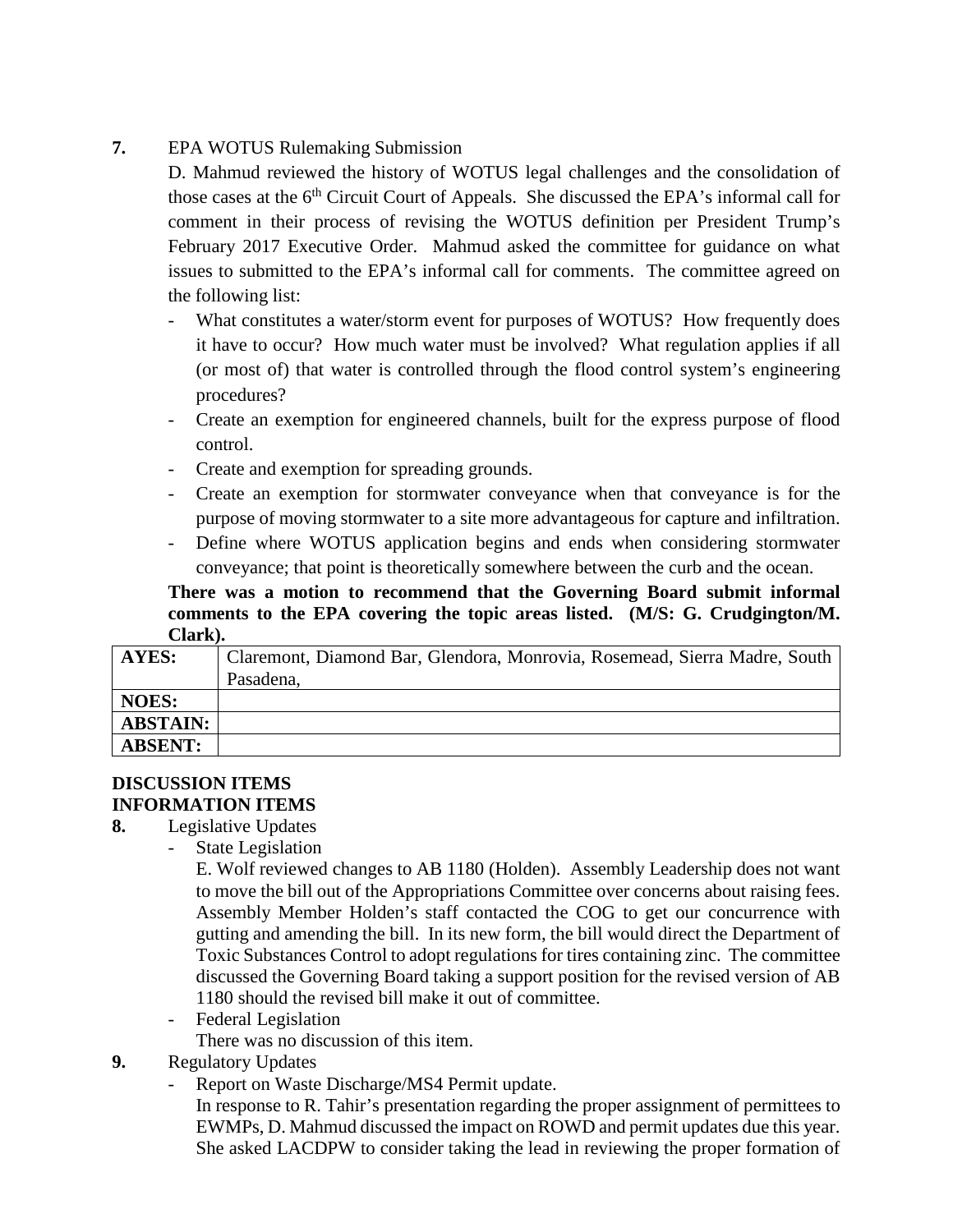the Upper LA River EWMP. P. Alva stated that the County is already the lead in the Upper San Gabriel and Marina Del Rey EWMPs, and they will look into the formation and leadership of the Upper LA River EWMP.

- [Regional Board 303\(d\) list workshop](http://www.waterboards.ca.gov/losangeles/water_issues/programs/303d/2016/2016_303d.shtml)

G. Crudgington reported on the Regional Board's 303(d) list workshop. She thanked the Sanitation District and County Public Works for their thorough comment letters. Crudgington noted that Regional Board officers were dissatisfied with the work of their staff, especially the many mistakes that were pointed out by stakeholders at the workshop. Dr. Amenu, County Public Works, noted that on the positive side, the Board did agree to update their database to include some of the information County provided to them; and they agreed that concrete channels should be treated differently when considering biological impairments. Unfortunately, the Regional Board was not swayed to reconsider how it applies variations in temperature or toxicity.

The Regional Board directed their staff to continue working on the list to address discrepancies but it was clear that due to SWRCB imposed time limits, the list would be forwarded to the State Water Board as is, and that any additional concerns of permittees would have to be addressed when the State Board opens its comment period.

- **10.** Water Boards Update
	- State Board: STORMS Seminar Series: Municipal Finance of Stormwater Projects
		- o Video:<https://youtu.be/iGjbpVqzjUU>
		- o Slides:<https://www.waterboards.ca.gov/STORMS>

There was no discussion on this item.

- Regional Board: May 4 meeting

Board Chairwoman, Irma Munoz, has been expanding her "listening campaign" to include businesses. The Board discussed its difficulty in monitoring industrial permittees due to limited staff and stated that they may rely on cities to help with that function.

**11.** LA County Water Resilience Update

J. Nelson and D. Mahmud attended the last meeting where the Director of LACDPW, Marc Pestrella, gave a presentation and updated members. The meeting covered:

Education. The County will initiate a public education campaign.

Stormwater Capture. Pestrella stated that the County will construct and operate stormwater capture and infiltration facilities.

Polling. Polling shows that residents believe cities are already complying with stormwater regulations and therefore, they must have enough money.

Nelson and Mahmud advocated that any fee or tax increase must include a local return component.

- **12.** Water Supply Update
	- Upper District Update

M. Gouveia provided handouts showing the status of water/snow pack throughout the state.

Watermaster Update

K. Gardner discussed the Water Resource Development Fee, approved by the Watermaster Board of Directors last month. The additional fee will increase retail water suppliers' rates by increments over the next five years in order to pay for imported water to replenish the Main San Gabriel Basin. She stated that there is currently testing being conducted to determine if invasive quagga mussels are in our local water supplies. Gardner stated that despite the record amount of rainfall this winter and spring, the Key Well peaked in February and has declined since then. This